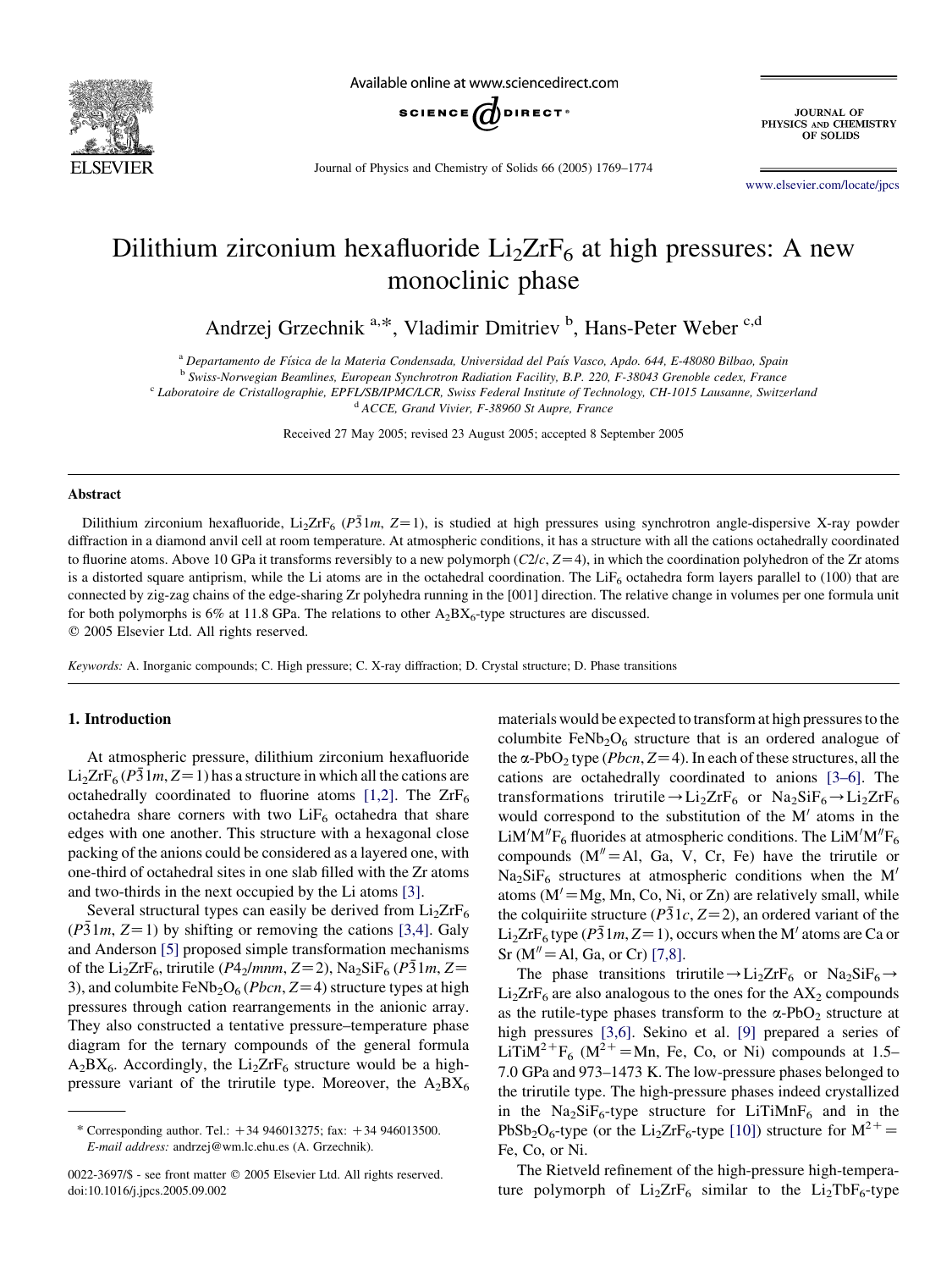structure ( $P2_1/c$ ,  $Z=4$ ) has been reported recently [\[11\]](#page-5-0). In this new structure synthesized at 11 GPa and 1063 K and investigated at its quenched form, the zirconium atoms are eight fold coordinated to the fluorine atoms. The polyhedra can be described as edge-sharing bicapped trigonal prisms along the *a*-axis, with the  $Li^{+1}$  cations at two non-equivalent sites between the Zr–F chains. The Li–F coordination polyhedra at both  $Li<sup>+1</sup>$  sites are square pyramids. These pyramids are joined by corners to form slabs in the  $(a,b)$  plane. The main difference between the structures of  $Li<sub>2</sub>ZrF<sub>6</sub>$  and  $Li<sub>2</sub>TbF<sub>6</sub>$  [\[12\],](#page-5-0) both  $P2<sub>1</sub>/c$ and  $Z=4$ , is that in the latter the Li atoms are five and six fold coordinated to fluorines, respectively. The  $LiF<sub>5</sub>$  square pyramids are connected by corners into infinite chains along the b-axis. The LiF<sub>6</sub> distorted octahedra form layers in the  $(b, c)$ plane. The coordination polyhedra around the Tb atoms in  $Li<sub>2</sub>TbF<sub>6</sub>$  [\[12\]](#page-5-0) could alternatively be considered as distorted Archimedian antiprisms. Such a description allows for a comparison of the Li<sub>2</sub>TbF<sub>6</sub> structure with the one of the  $\gamma$ - $Na<sub>2</sub>UF<sub>6</sub>$  type (*Immm*,  $Z=2$ ), derived from the ordered fluorite structure [\[12\].](#page-5-0) The cubes around the U atoms correspond to the Archimedian antiprisms in  $Li<sub>2</sub>TbF<sub>6</sub>$  due to displacements of fluorines in the  $(a, c)$  planes.

Our further interest in the high-pressure behaviour of  $Li<sub>2</sub>ZrF<sub>6</sub>$  arises from the fact that it is a disordered archetype of the colquiriite LiM'M" $F_6$  compounds (P31c, Z=2; M'=Ca or Sr;  $M'' = A1$ , Ga, or Cr) considered for optical applications [\[7,](#page-5-0) [13,14\].](#page-5-0) The understanding of pressure-induced phase transitions and structures of the  $A_2BX_6$  materials could be improved by in situ investigations of the transformations, involving the changes in coordination spheres of the cations and packing of the anions. This study is thus focused on dilithium zirconium hexafluoride  $Li<sub>2</sub>ZrF<sub>6</sub>$  investigated at high pressures and room temperature in a diamond anvil cell using synchrotron angle-dispersive X-ray powder diffraction. The structural features of the  $Li<sub>2</sub>ZrF<sub>6</sub>$  polymorphs and the highpressure high-temperature systematics of the  $A_2BX_6$ -type compounds are then examined.

## 2. Experimental

A finely ground sample of  $Li<sub>2</sub>ZrF<sub>6</sub>$ , previously studied in Ref. [\[9\],](#page-5-0) was loaded into diamond anvil cells with argon as a pressure transmitting medium. Angle-dispersive powder X-ray diffraction patterns were measured at room temperature on the Swiss-Norwegian Beamlines at the European Synchrotron Radiation Facility (BM1A, ESRF, Grenoble, France). Monochromatic radiation at  $0.71998 \text{ Å}$  was used for data collection on image plate (MAR345). The images were integrated using the program FIT2D [\[15\]](#page-5-0) to yield intensity versus  $2\theta$  diagrams. The ruby luminescence method [\[16\]](#page-5-0) was used for pressure measurements.

#### 3. Data analysis

Diffraction patterns of  $Li<sub>2</sub>ZrF<sub>6</sub>$  at different pressures are shown in Fig. 1. Up to 9.6 GPa, the stable structure is  $P\bar{3}1m$  $(Z=1)$  [\[1–3\].](#page-5-0) Above 10.0 GPa, the structure transforms to



Fig. 1. Selected X-ray powder patterns of  $Li<sub>2</sub>ZrF<sub>6</sub>$  at different conditions with argon as a pressure transmitting medium ( $\lambda$ =0.71998 Å). Reflections due to argon are marked with stars.

another modification. The lower and higher pressure phases coexist at least up to 17.1 GPa, the highest pressure reached in this study. There are no other changes in the powder patterns that could be associated with the formation of the  $P2<sub>1</sub>/c$  (Z=4) polymorph previously synthesized at high temperatures above 7 GPa and studied in its quenched phase [\[11\]](#page-5-0). Also, the calculated patterns assuming the  $P2<sub>1</sub>/c$  structural model [\[11\]](#page-5-0) do not match the patterns observed above 10 GPa, unambiguously indicating a presence of a new polymorph of  $Li<sub>2</sub>ZrF<sub>6</sub>$ . The pressure-induced phase transition is fully reversible upon decompression, as one can easily deduce from inspection of Fig. 1. The pattern collected at 14.8 GPa on compression was used for indexing with the observed reflections up to  $2\theta = 22^{\circ}$ . The reflections were indexed using the program DICVOL91 [\[17\]](#page-5-0) with a monoclinic unit cell:  $a=9.651(4)$  Å,  $b=$ 7.611(2)  $\mathring{A}$ ,  $c = 4.986(2) \mathring{A}$ ,  $\beta = 114.78(3)^\circ$ ,  $V = 332.5 \mathring{A}^3$ ,  $M(20) = 7.7$ ,  $F(20) = 16.2$  (0.0159,62). The systematic absences indicated that the space group is  $C2/c$  (Z=4) [\[18\]](#page-5-0).

The pressure dependence of the lattice parameters and unitcell volumes in the low- and high-pressure polymorphs of  $Li<sub>2</sub>ZrF<sub>6</sub>$  is shown in [Fig. 2.](#page-2-0) The volumes of the monoclinic cells  $(C2/c, Z=4)$  are normalized by a factor of 4. The compression data for the  $P\bar{3}1m$  (Z=1) structure could be fitted up to 12.8 GPa by a Birch equation of state, giving a zero-pressure bulk modulus  $B_0 = 80 \pm 5$  GPa, a first pressure derivative of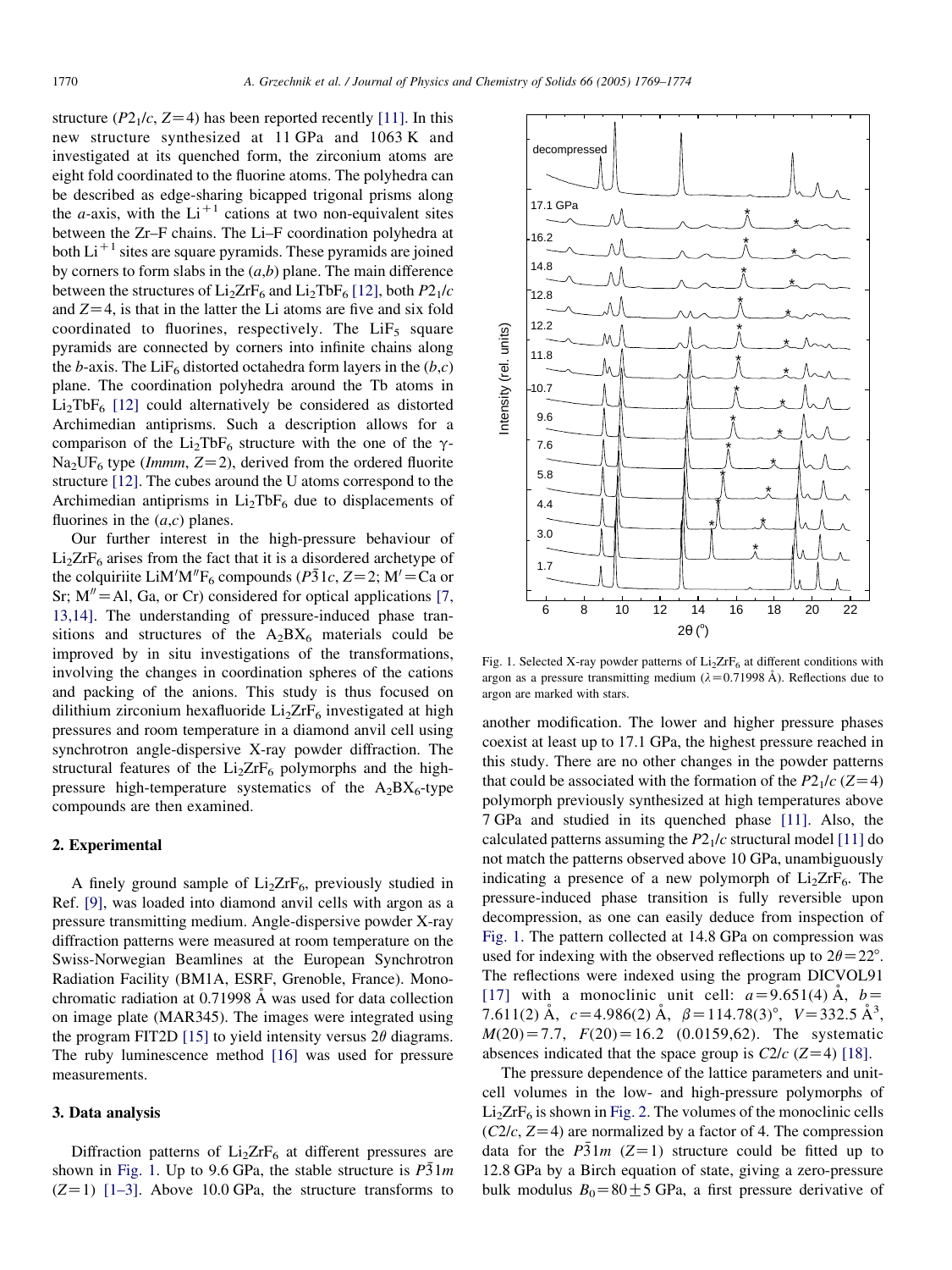<span id="page-2-0"></span>

Fig. 2. Pressure dependence of unit-cell parameters and volumes in  $Li<sub>2</sub>ZrF<sub>6</sub>$ . Open and full symbols stand for the  $P\bar{3}1m(Z=1)$  and  $C2/c(Z=4)$  polymorphs, respectively. The unit cell volumes of the monoclinic phase are divided by a factor of four. The relative volume change at 11.8 GPa is 6%.

the bulk modulus  $B' = 4.22 \pm 0.87$ , and a unit-cell volume at ambient pressure  $V_0 = 99.8 \pm 0.2 \text{ Å}^3$ . There is a discontinuity in the pressure evolution of the unit-cell volumes at the transition  $P\bar{3}1m \rightarrow C2/c$  with a relative volume change of 6% at 11.8 GPa. This result shows that the phase transformation is of first order and that major structural rearrangements in the crystal structure of  $Li<sub>2</sub>ZrF<sub>6</sub>$  are to be expected above 10 GPa. The lattice parameters of the sample at ambient conditions before compression and after decompression are  $a=$ 4.952(2) Å,  $c=4.6508(7)$  Å and  $a=4.953(3)$  Å,  $c=$ 4.653(2) Å, respectively  $[18]$ .

The monoclinic unit cell was used in the program Endeavour [\[19\]](#page-5-0) to solve the structure of  $Li<sub>2</sub>ZrF<sub>6</sub>$  at 14.8 GPa with the global minimization method. The program was run in space group  $C2/c$  with the unit cell containing four Zr cations and 24 F anions. The  $Li<sup>+1</sup>$  cations were not included as their positions cannot be reliably found in the presence of the heavy Zr cations. The solutions obtained with the program Endeavour [\[19\]](#page-5-0) yielded a crystal structure with the Zr atoms occupying the 4e sites (the positional parameters  $0, y, 0.25$ ). The fluorine atoms are distributed in three nonequivalent general 8f sites  $(x, y, z)$ . A topological analysis of

the globally optimized  $ZrF_6^2$  sublattice was carried out using the program DIRICHLET of the TOPOS package [\[20\]](#page-5-0). Voronoi-Dirichlet polyhedra (VDP) for the first coordination spheres of the fluorine sublattice were constructed to determine its geometric and topological characteristics. Each of the three non-equivalent fluorine atoms was chosen in turn to be at the origin of the sublattice in the search for the VDP vertices that represent the voids in the crystal structure, i.e. in the anionic  $F^{-1}$  sublattice. The globally optimised coordinates of the Zr atoms were easily identified as some of the VDP vertices. The coordinates of the remaining VDP vertices and their connectivities, i.e. distances between the voids and the  $F^{-1}$  ions were further examined to obtain atomic coordinates for the lithium atoms. In the  $ZrF_6^{-2}$  sublattice the coordination polyhedra of the Zr atoms are distorted square antiprisms, forming zig-zag chains of the in the [001] direction. Hence, to ensure a proper distribution of all the cations [\[21\]](#page-5-0), it was assumed in the search for the lithium atoms that they would occupy the general sites 8f with the positional parameters  $x$  and  $y$  close to 0.25 and 0.5, respectively. Subsequently, a set of four voids, for which the hypothetical Li–Li and Li–Zr distances in the cationic sublattice as well as the hypothetical Li–F bond lengths were crystallographically acceptable [\[20,21\]](#page-5-0), turned out to be the ones with the octahedral coordination to the F atoms. The respective  $x$ ,  $y$ , and  $z$  positional parameters of these voids were then averaged to give one position of the lithium atoms in the structural model for  $Li<sub>2</sub>ZrF<sub>6</sub>$  (C2/c, Z=4) at 14.8 GPa.

The complete  $Li<sub>2</sub>ZrF<sub>6</sub>$  structural model, i.e the globally optimised  $ZrF_6^{-2}$  substructure and the Li<sup>+1</sup> cations from the crystal topology considerations, was then used for the structure refinement against the observed pattern at 14.8 GPa with the Rietveld method using the program GSAS [\[22\]](#page-5-0) [\(Fig. 3\)](#page-3-0). The best fit was obtained at  $R_{wp} = 19.56\%$ ,  $R_p = 9.91\%$ ,  $\chi^2 = 1.74$ , and  $R(F^2) = 6.26\%$  (the residuals  $R_{wp}$  and  $R_p$  have been calculated with the background eliminated, see the GSAS manual). The model contained a set of predefined distances between atoms, their corresponding standard deviations, and a weighting factor in order to add new 'observables' to the refinement. The starting minimal distances were  $2.20(1)$  Å for F–F,  $1.80(1)$  Å for Li–F, and  $1.90(1)$  Å for Zr–F. The refined variables were: atomic positions, the isotropic thermal parameters for the Zr atom  $U_i/U_e \times 100 = 0.3(1)$ , one contrained isotropic thermal parameter for all three non-equivalent F atoms  $U_i/U_e \times 100 = 4.2(8)$ , lattice parameters, scale factor, and Stephens profile function [\[23\].](#page-5-0) The fractional coordinates for all the atoms and selected interatomic distances are given in [Table 1](#page-3-0).

# 4. Discussion

The pressure-induced structure of  $Li<sub>2</sub>ZrF<sub>6</sub>$  occuring above 10 GPa at room temperature ( $C2/c$ ,  $Z=4$ ) is based on a nearhexagonal close-packing of the fluorine atoms like the rutile structure ([Table 1](#page-3-0) and [Fig. 4](#page-4-0)). The coordination polyhedron of Zr is a distorted square antiprism with Zr–F distances from 1.89 to  $2.15 \text{ Å}$  ([Table 1\)](#page-3-0). The Li atoms are in the deformed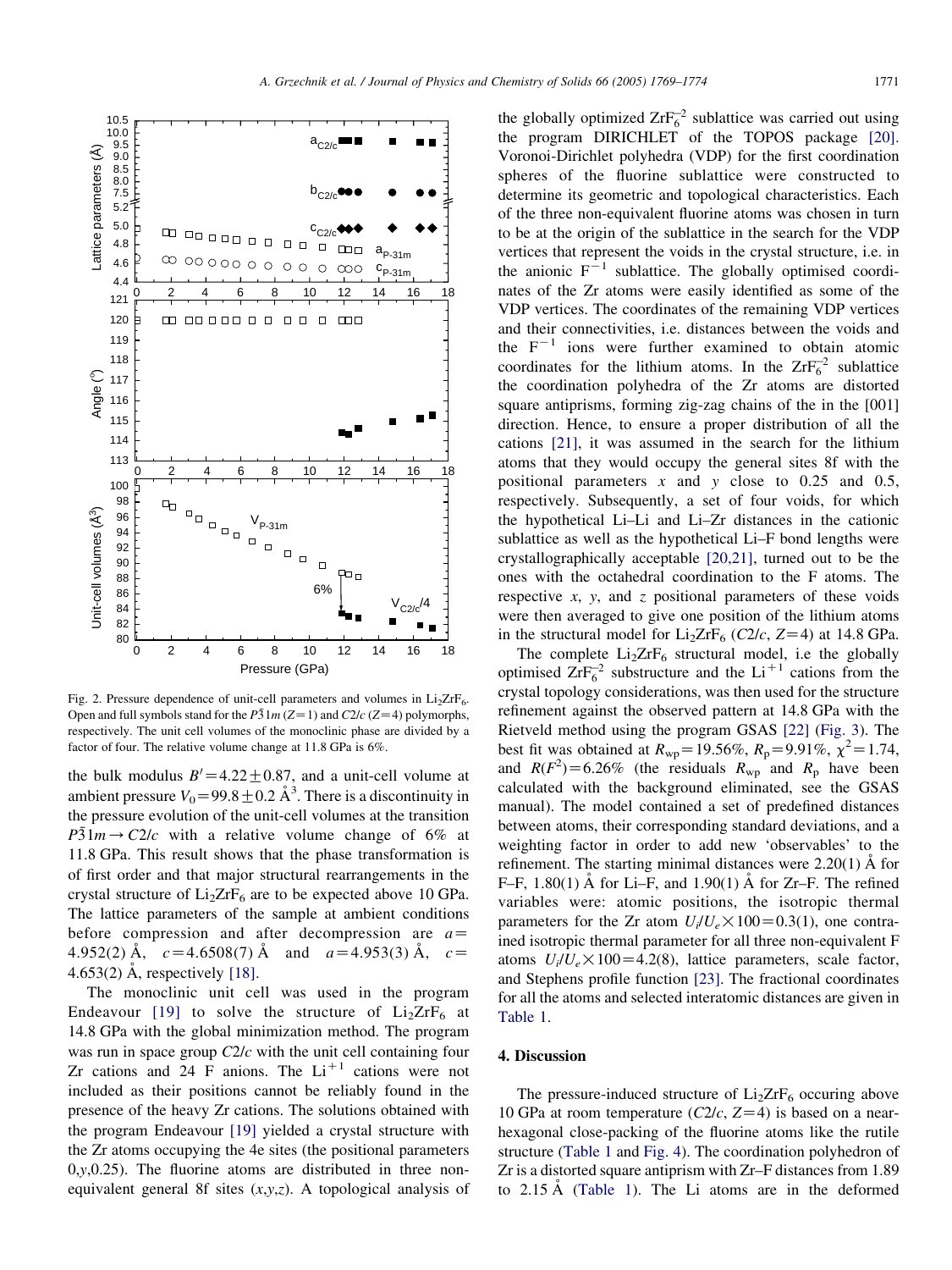<span id="page-3-0"></span>

Fig. 3. Observed, calculated, and difference X-ray powder patterns for Li<sub>2</sub>ZrF<sub>6</sub> (C2/c, Z=4) at 14.8 GPa as obtained after the final Rietveld refinement ( $\lambda$ = 0.71998 Å). Vertical markers indicate the positions of Bragg reflections. The  $2\theta$  regions 15.8–16.9° and 18.35–19.06°, in which two reflections due to argon are observed, were excluded from the Rietveld refinement. Broad features at about  $2\theta = 8.9^\circ$  and  $2\theta = 13.6^\circ$  are the traces of the low-pressure phase ( $P\overline{3}1m, Z=1$ ), i.e the (001) and (101) reflections, respectively.

Table 1

octahedral coordination with the Li–F distances from 1.74 to 2.19 Å. The LiF<sub>6</sub> octahedra share their edges and form layers parallel to (100). They are connected by zig-zag chains of the edge-sharing Zr coordination polyhedra running in the [001] direction.

At atmospheric pressure, the coordination number of the Zr atoms with respect to the fluorine atoms in fluorides is 6, 7, or 8, and the corresponding coordination polyhedra are  $ZrF_6$ octahedra,  $ZrF<sub>7</sub>$  pentagonal bipyramids or monocapped trigonal prisms, or ZrF<sub>8</sub> square antiprisms, dodecahedra (bidisphenoids), or bicapped trigonal prisms, respectively [\[24\]](#page-5-0). Serezhkin et al. [\[25\]](#page-5-0) have analyzed the geometric characteristics of the resulting Voronoi-Dirichlet polyhedra around the zirconium atoms. They have found that the volumes of the VD polyhedra are independent of the coordination number and the actual shape of the coordination polyhedron. Other parameters independent of the coordination number of the zirconium atoms are: (1) the radius of the spherical domain that corresponds to the sphere of volume  $V_{\text{VDP}}$ , (2) the total area of the surface of the VD polyhedron, and (3) the dimensionless second moment of inertia of the VD polyhedra, which is a parameter characterizing the uniformity of the fluorine arrangement around the Zr atoms. In [Table 2](#page-4-0), we give the  $V_{\text{VDP}}$ ,  $R_{\text{sd}}$ ,  $S_{\text{VDP}}$ , and  $G_3$  parameters [\[20\]](#page-5-0) for the structures of Li<sub>2</sub>ZrF<sub>6</sub> at atmospheric conditions ( $P\bar{3}1m$ , Z=1) [\[2\]](#page-5-0), synthesized at 11 GPa and 1063 K  $(P2<sub>1</sub>/c, Z=4)$  [\[11\]](#page-5-0), and above 10 GPa at room temperature ( $C2/c$ ,  $Z=4$ ) (Table 1 and [Fig. 5\)](#page-5-0). The coordination polyhedra around the zirconium atoms in these structures are octahedra, bicapped trigonal prisms, and square antiprisms, respectively. The parameters for the polymorph synthesized at high pressures and temperatures but characterized at atmospheric conditions ( $P2_1/c$ ,  $Z=4$ ) [\[11\]](#page-5-0) agree perfectly with the ones determined by Serezhkin et al.

[\[25\]](#page-5-0). On the other hand, the volume and surface of the Voronoi-Dirichlet polyhedron in the polymorph investigated in this study ( $C2/c$ ,  $Z=4$ ) are smaller than the respective average values due to the compressibility of the bulk volume ([Fig. 2\)](#page-2-0), as well as due to the contraction of the Zr–F bonds and the compressibility of polyhedral volumes.

The arrangement of the  $LiF_6$  and  $ZrF_8$  polyhedra in the  $C2/c$ phase of  $Li<sub>2</sub>ZrF<sub>6</sub>$  is very similar to that of TiO<sub>6</sub> and ThO<sub>8</sub> polyhedra in ThTi<sub>2</sub>O<sub>6</sub> (C2/c, Z=4) obtained from the melt [\[26\]](#page-5-0) or by the solid state reaction at 1473 K [\[27\]](#page-5-0) and atmospheric pressure. The polymorph of  $ThTi<sub>2</sub>O<sub>6</sub>$  prepared by the solid state reaction at 1883 K [\[28\]](#page-5-0) is of the brannerite type  $(C2/m,$  $Z=4$ ), in which the O atoms form a near-cubic-close-packing [\[26\]](#page-5-0). The brannerite [\[28\]](#page-5-0) structure contains layers formed by

Structural parameters for Li<sub>2</sub>ZrF<sub>6</sub> (C2/c, Z=4) at 14.8 GPa—a=9.651(6)  $\AA$ ,  $b=7.533(8)$  Å,  $c=4.988(3)$  Å,  $\beta=114.94(4)^\circ$ ,  $V=328.8(4)$  Å<sup>3</sup>

| Site                   | $\boldsymbol{x}$ | y        | z         |
|------------------------|------------------|----------|-----------|
| 8f                     | 0.255(7)         | 0.536(9) | 0.576(15) |
| 4e                     | 0.0              | 0.315(1) | 0.25      |
| 8f                     | 0.121(3)         | 0.233(3) | 0.060(6)  |
| 8f                     | 0.395(4)         | 0.041(3) | 0.350(6)  |
| 8f                     | 0.112(2)         | 0.101(3) | 0.480(6)  |
| Selected distances (A) |                  |          |           |
| 2.16(6)                | Li–F1            | 2.65(7)  |           |
| 2.19(6)                | $Li-F2$          | 2.01(6)  |           |
| 1.74(6)                | $Li-F3$          | 2.09(7)  |           |
| 1.76(6)                |                  |          |           |
| 1.89(2)                | $(2\times)$      |          |           |
| 2.15(2)                | $(2\times)$      |          |           |
| 2.12(2)                | $(2\times)$      |          |           |
| 2.02(2)                | $(2\times)$      |          |           |
|                        |                  |          |           |

Estimated standard deviations are given in parenthesis. The symbols  $(2\times)$ indicate the multiplicity.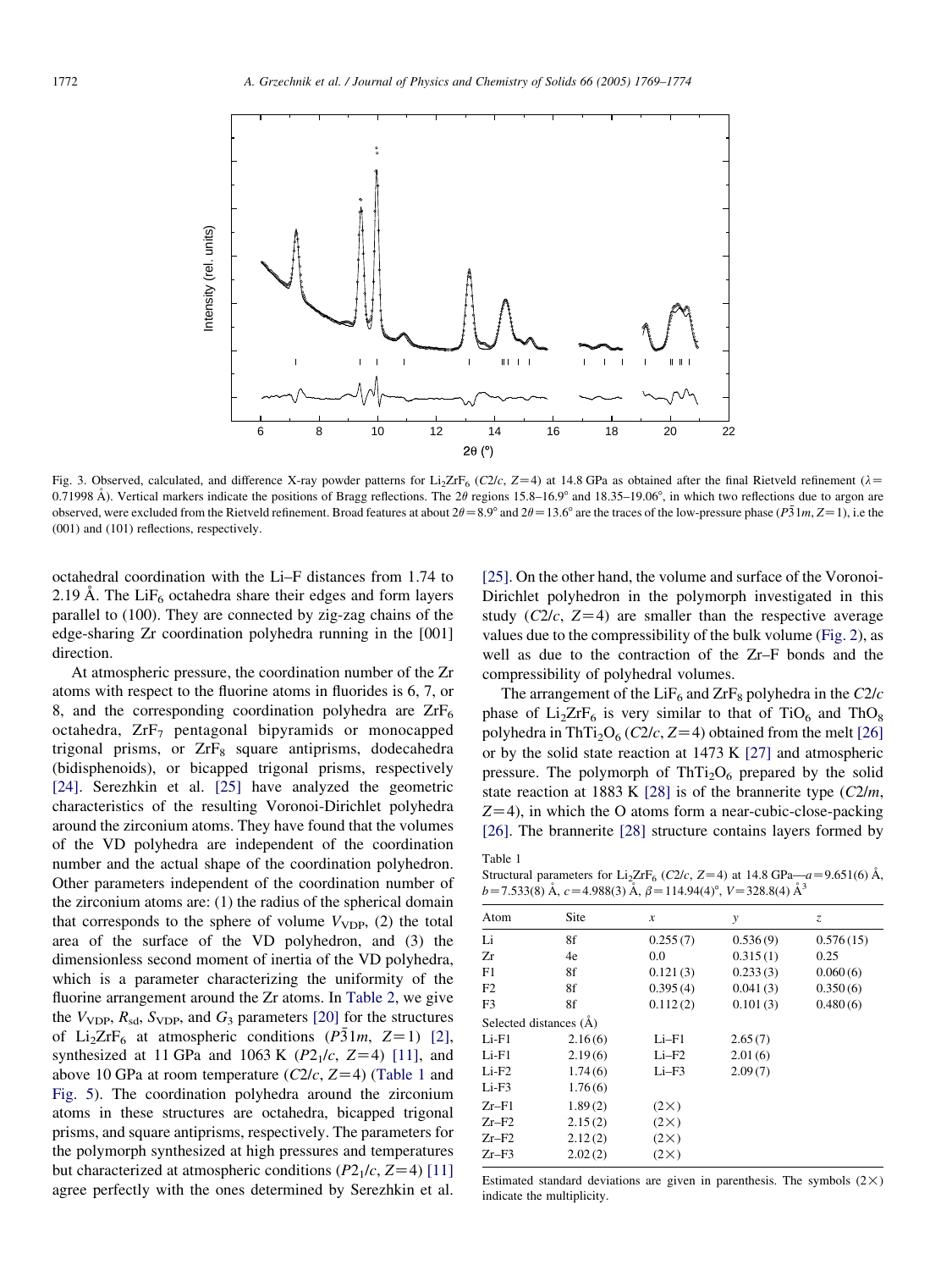<span id="page-4-0"></span>

Fig. 4. Crystal structure of  $Li<sub>2</sub>ZrF<sub>6</sub>$  (C2/c, Z=4) at 14.8 GPa.

 $TiO<sub>6</sub>$  octahedra sharing edges and corners similar to those in the anatase structure parallel to the (101) plane. These octahedra are joined through the thorium atoms in interlayer octahedral positions (Th–O distances of  $2.35-2.36$  Å). The  $ThO<sub>6</sub>$  octahedra are flattened with two more oxygen atoms at 2.96 Å from Th. The eight fold coordination would be a hexagonal bipyramid. Recently, the structures of brannerites  $U_{1-x}M_{y}Ti_2O_6$  (M = Ca, La, or Gd) [\[29\]](#page-5-0) as well as of brannerite  $U_{1-x}Y_{x}Ti_{2}O_{6}$  and thorutite  $Th_{1-x}Y_{x}Ti_{2}O_{6-\delta}$  [\[30\]](#page-5-0) have been described in space group  $C2/c$  (Z=4) in terms of sheets of corner and edge-sharing octahedra  $TiO<sub>6</sub>$  in the *ab* plane separated by eight fold coordinated U/M (U/Y or Th/Y) atoms.

The combined results of this and previous [\[11\]](#page-5-0) studies on the behaviour of  $Li<sub>2</sub>ZrF<sub>6</sub>$  show that the mechanism of phase transitions in the  $A_2BX_6$  compounds through cation rearrangements in the octahedral voids of the rigid anion hexagonal close packing array at high pressures and high temperatures as proposed by Galy and Anderson [\[5\]](#page-5-0) is too limited as it does not account for the coordination changes around the cations and packing of the anions. Depending on the pressure–temperature conditions,  $Li<sub>2</sub>ZrF<sub>6</sub>$  transforms into polymorphs with the zirconium atoms either in the bicapped trigonal prisms  $(P2<sub>1</sub>/$ c,  $Z=4$ ) [\[11\]](#page-5-0) or in the square antiprisms (C2/c,  $Z=4$ ) [this study]. In the first case, the fluorine atoms have fluorite-like close packing [\[12\]](#page-5-0), while in the latter, the fluorine atoms are in the rutile-like close packing. In the context of the P–T phase diagram for the  $A_2BX_6$  compounds, the behaviour of ordered derivatives of the Li<sub>2</sub>ZrF<sub>6</sub> type ( $P\bar{3}1m$ , Z=1) [\[7,8\]](#page-5-0) provides additional information. The structure of LiSrAlF<sub>6</sub>-II ( $P2_1/c$ ,  $Z=4$ ), stable between 1.6 and 3.0 GPa, is a distorted derivative of the ambient pressure polymorph (LiSrAlF<sub>6</sub>-I,  $P\bar{3}1c$ ,  $Z=2$ ) with the cations exclusively in deformed octahedral coordi-nations [\[13\].](#page-5-0) LiCaAlF $_6$  transforms to this monoclinic polymorph II above about 7 GPa. LiSrAl $F_6$ -III, occurring above 3.0 GPa, is related to the LiBaCrF<sub>6</sub> structure ( $P2_1/c$ ,  $Z=4$ ) and is built of deformed  $\text{SrF}_{12}$  icosahedra within a threedimensional framework of corner-sharing distorted AlF<sub>6</sub> octahedra and  $LiF<sub>4</sub>$  tetrahedra [\[14\]](#page-5-0). The pressure-induced changes of the coordination polyhedra in the series  $LiSrAlF<sub>6</sub>-I$ ,  $LiSrAlF<sub>6</sub>-II$ , to  $LiSrAlF<sub>6</sub>-III$  are thus similar to the differences in coordination polyhedra due to the increase of the ionic radii of the Sr<sup>+2</sup> and Ba<sup>+2</sup> cations in LiSrAlF<sub>6</sub>-I and LiBaM<sup>n</sup>F<sub>6</sub>

Table 2

The  $V_{\text{VDP}}, R_{\text{sd}}, S_{\text{VDP}},$  and  $G_3$  parameters characterizing the Voronoi-Dirichlet polyhedra [\[16\]](#page-5-0) in the structures of Li<sub>2</sub>ZrF<sub>6</sub> at atmospheric conditions ( $P_3$ 1*m*, Z=1) [\[2\],](#page-5-0) synthesized at 11 GPa and 1063 K ( $P2_1/c$ ,  $Z=4$ ) [\[9\]](#page-5-0), and above 10 GPa at room temperature ( $C2/c$ ,  $Z=4$ ) [\(Table 1\)](#page-3-0)

| Polymorph         | Coord. No. | $V_{\text{VDP}}$ , $(\AA^3)$ | $R_{sd}$ , $(\dot{A})$ | $S_{\text{VDP}}$ , $(A^2)$ | $G_3$    |
|-------------------|------------|------------------------------|------------------------|----------------------------|----------|
| $P\bar{3}1m, Z=1$ |            | 8.03                         | 1.24                   | 24.06                      | 0.083    |
|                   |            | 8.1(4)                       | 1.24(2)                | 24.2(7)                    | 0.084(1) |
| $P2_1/c, Z=4$     |            | 8.05                         | 1.24                   | 22.80                      | 0.082    |
| $C2/c$ , $Z=4$    |            | 7.53                         | 1.24                   | 22.02                      | 0.083    |
|                   |            | 7.9(2)                       | 1.24(1)                | 22.5(3)                    | 0.081(1) |

They are compared with the average values for a given coordination number in all zirconium-containing fluorides at atmospheric pressure [\[21\]](#page-5-0) (in italics). The corresponding values of the  $V_{\text{VDP}}$ ,  $R_{\text{sd}}$ ,  $S_{\text{VDP}}$ , and  $G_3$  parameters for all fluorides disregarding the actual coordination numbers of the zirconium atoms are 8.0(2)  $\AA^3$ , 1.24(1) Å, 23.1(8) Å<sup>2</sup>, and 0.082(1), respectively [\[21\].](#page-5-0)